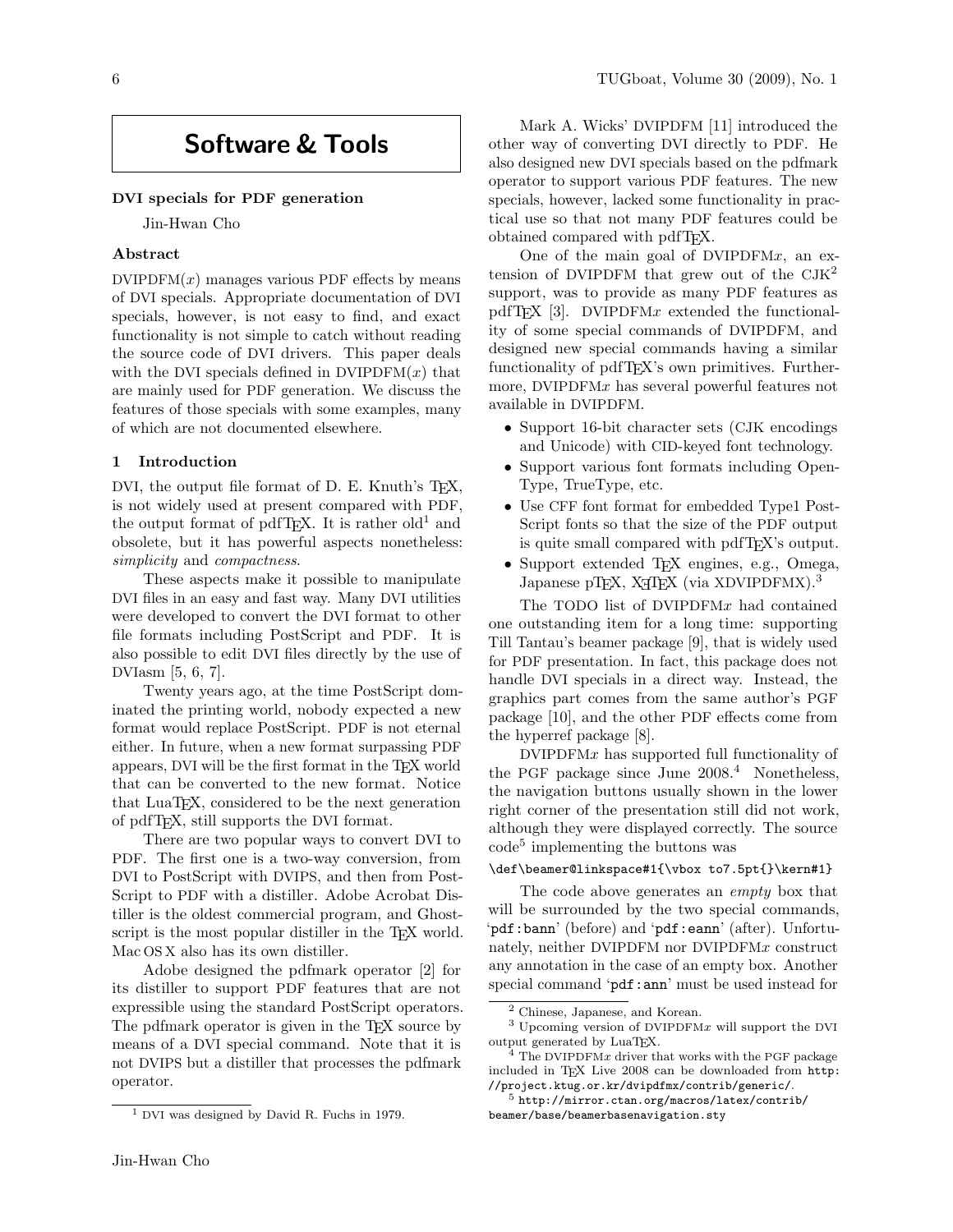this purpose. That was the exact reason why the navigation buttons did not work.

Why did the author of the beamer package make such a mistake? As a matter of fact, it was not his fault because no statement could be found about that functionality in the manual of DVIPDFM [11]. This unhappy story led to this paper.

The author gave a presentation [4] at TUG 2005, in which the different behaviors of DVI specials of DVIPS, DVIPDFM, and DVIPDFMx were discussed. DVI specials for PDF generation, however, were not fully discussed at that time. The main objective of this paper is to bridge this gap.

We will discuss in the following sections the features of DVI specials defined in DVIPDFM for PDF generation, and the extended features given by DVIPDFMx. The author hopes this paper would be useful for package writers who are finding appropriate information on DVI specials.

# 2 Named PDF objects

There are two kinds of named objects, built-in and user-defined PDF objects.

## 2.1 Built-in named objects

Built-in objects defined in  $DVIPDFM(x)$  are listed in Table 1. We refer to [2, p. 12] and [11, p. 5] for pdfmark and DVIPDFM built-in objects, respectively. Notice that it is not allowed to modify the contents of the last five built-in objects in Table 1.

| Ccatalog         | catalog dictionary $[1, p. 139]$     |
|------------------|--------------------------------------|
| <b>@docinfo</b>  | $(DVIPDFMx$ only) document           |
|                  | information dictionary $[1, p. 844]$ |
| <b>Qnames</b>    | name dictionary $[1, p. 150]$        |
| <b>@pages</b>    | root page tree node $[1, p. 143]$    |
| Cresources       | resource dictionary of current       |
|                  | page [1, p. 154]                     |
|                  |                                      |
| Cthispage        | current page object $[1, p. 145]$    |
| Oprevpage        | reference only                       |
| <b>Cnextpage</b> | reference only                       |
| $\Phi$ page $n$  | reference only                       |
| <b>@xpos</b>     | reference only                       |
| Cypos            | reference only                       |

**Table 1:** Built-in objects defined in  $DVIPDFM(x)$ 

## 2.2 User-defined named objects

Two special commands are provided by  $DVIPDFM(x)$ for user-defined objects. One is to define a named object, and the other is to add content to the previously defined object.

• pdf:obj @name PDFobject creates a named object that can be referenced later by '@name'.

| boolean    | true, false                                 |
|------------|---------------------------------------------|
| numeric    | $123, 34.5, -.002$                          |
| string     | (This is a string), <901FA3>                |
| name       | /Name1, /.notdef                            |
| array      | [3.14 false (Ralph) /Name1]                 |
| dictionary | <>                                          |
| null       | null                                        |
| indirect   | 12 $\Omega$ R                               |
| stream     | endstream<br>stream<br>$\sim$ $\sim$ $\sim$ |

Table 2: PDF object types [1, p. 51]

It is not simple to construct a stream object with the special command 'pdf:obj' because the length of the stream object must be specified explicitly, which is quite bothersome. Imagine that you are trying to construct a stream object whose source comes from a file. Is it possible with this special command? Moreover, any stream object requires the keyword 'stream' followed by an end-of-line marker.<sup>6</sup>

DVIPDFMx, therefore, provides new special commands for stream objects.

• pdf:stream @name (string) <<dict>> constructs a stream object the source of which comes from the string object '(string)'. The stream dictionary '<<dict>>' is optional, and the dictionary entry '/Length' is created automatically.

The following two special commands, for instance, construct the same stream object. The stream data of the second object is represented in the ASCII base-85 encoding. [1, p. 70]

\special{pdf:stream @name (xxxxxxxx)} \special{pdf:stream @name (G^+IXG^+IX) <</Filter/ASCII85Decode>>}

• pdf:fstream @name (filename) <<dict>> constructs a stream object in the same way as 'pdf:stream', but the source of stream data comes from a file 'filename'.

The following example shows how to include a source TEX file inside the output PDF file. (See [1, p. 637] for more details on the file attachment annotation.)

\special{pdf:fstream @myfile (mytest.tex)} \special{pdf:ann bbox 0 0 10 10 <<

<sup>6</sup> An end-of-line marker consists of either a carriage return (0x0d) and a line feed (0x0a) or just a line feed, and not by a carriage return alone [1, pp. 60–61].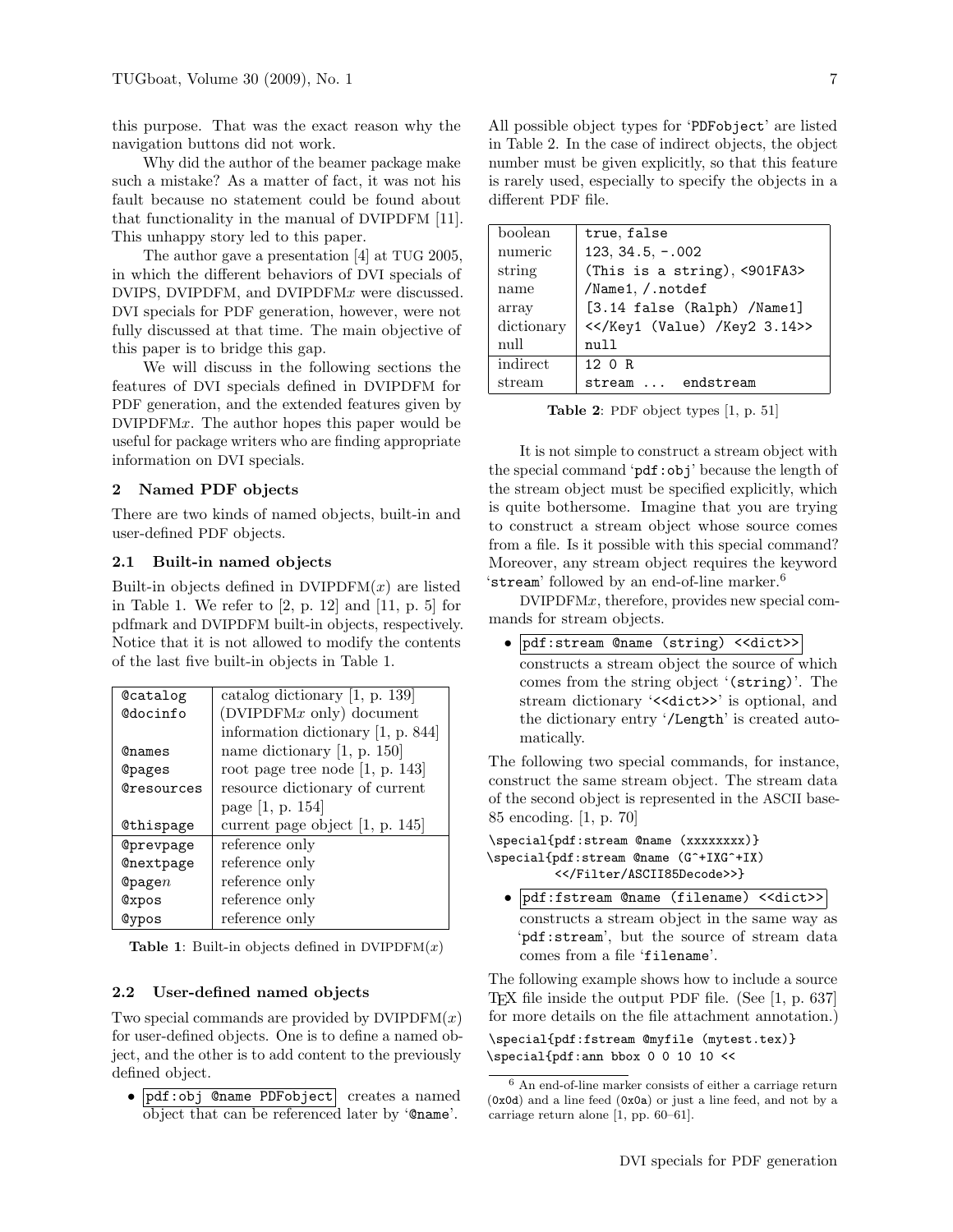```
/Subtype /FileAttachment /FS <<
 /Type /Filespec /F (mytest.tex)
    /EF << /F @myfile >> >>
/Name /PushPin >>}
```
# 2.3 Adding content to named objects

We describe the special command for adding content to named objects. The type of the named object must be either array or dictionary.

- $pdf:put$  @arrayobj object<sub>1</sub> ... object<sub>n</sub> appends the  $n$  objects at the end of the array object '@arrayobj'.
- pdf: put @dictobj <<dict>> merges the dictionary object '<< dict>>' into '@dictobj'. If both the dictionaries have a common key, the old value in '@dictobj' will be replaced by the new value in '<<dict>>'.

In the following example, the value of the key '/X' in the dictionary object '@name' is '@Moon2'. (See [2, p. 15] for corresponding pdfmark operators.)

```
\special{pdf:put @Moon1
         [ (Earth to Moon) 238855 /mies ]}
\special{pdf:obj @Moon2 []}
\special{pdf:put @Moon2 (Moon to Earth)}
\special{pdf:put @Moon2 238855}
\special{pdf:put @Moon2 /miles}
\special{pdf:obj @name <<>>}
\special{pdf:put @name << /X @Moon1 >>}
\special{pdf:put @name << /X @Moon2 >>}
```
Note that DVIPDFM does not allow adding content to a stream dictionary object, but  $DVIPDFMx$ does.

• pdf:put @streamobj <<dict>> merges the dictionary object '<<dict>>' into the stream dictionary of '@streamobj'. The dictionary entries, '/Length' and '/Filter', in the object '<<dict>>' will be ignored.

Finally, DVIPDFM $(x)$  provides the special command  $pdf:close$  Chame to prevent further modifying the content of '@name'. After closing the named object, it can only be referenced.

# 3 Annotations

An annotation is considered as an object with a location on a page. The type of the object is given by the value of the key '/Subtype', for instance, '/Text', '/Link', '/Sound', '/Movie', etc. (See [1, p. 615] for the list of all annotation types.) The location is given by an array object associated to the key '/Rect'. DVIPDFM $(x)$  provides the following special command for annotations.

```
•
 pdf:ann @name width [length] height
  [length] depth [length] <<dict>>
```
The annotation dictionary is given by '<<dict>>' and the location relative to the current position is given by the three dimension parameters, 'width', 'height', and 'depth'.

It is not possible to specify the location in an absolute way. Any value of the key '/Rect' in the annotation dictionary '<<dict>>' will be ignored if found. It is not allowed to modify the annotation dictionary with 'pdf:put' command, so '@name' must be used as a reference.

Note that  $DVIPDFMx$  allows the 'bp' unit in the dimension parameters, but DVIPDFM does not. Moreover, DVIPDFM $x$  supports the following form.

| pdf:ann @name bbox [ulx] [uly] [lrx]<br>[lry] < <dict>&gt;</dict> |  |  |  |
|-------------------------------------------------------------------|--|--|--|
|                                                                   |  |  |  |

The relative location is given by the bounding box consisting of four numbers in 'bp' units.

The following example shows a movie annotation that enables us to run the movie file 'mymovie.avi' inside a PDF viewer program.

```
\special{pdf:ann bbox 0 0 360 180 <<
 /Subtype /Movie /Border [1 0 0]
 /T (My Movie) /Movie <<
   /F (mymovie.avi) /Aspect [720 360]
    /Poster true >>
 /A << /ShowControls false >> >>}
```
 $DVIPDFM(x)$  provides other special commands for *breakable* annotations, e.g., an annotation broken over several lines or several pages.

- pdf:bann <<dict>> begins a breakable annotation. Object name is not allowed for this command.
- pdf:eann terminates the previous breakable annotation.

These specials are mainly used for '/Link' annotation as the following example shows.

\special{pdf:bann << /Subtype /Link /BS << /Type /Border /W 0.5 /S /S >>  $/A \ll /S$  /URI /URI (http://www.tug.org) >> >>}% http://www.tug.org% \special{pdf:eann}

Warning: No annotation will be constructed if the content between 'pdf:bann' and 'pdf:eann' is an empty box. For example:

\special{pdf:bann << /Subtype /Link ... >>} \vbox to 7.5pt{}\kern 10pt \sepcial{pdf:eann}

Annotations constructed by  $DVIPDFM(x)$  may happen to be slightly bigger than the expected size. This occurs when the annotation grow size is positive; this value is specified in the configuration file. To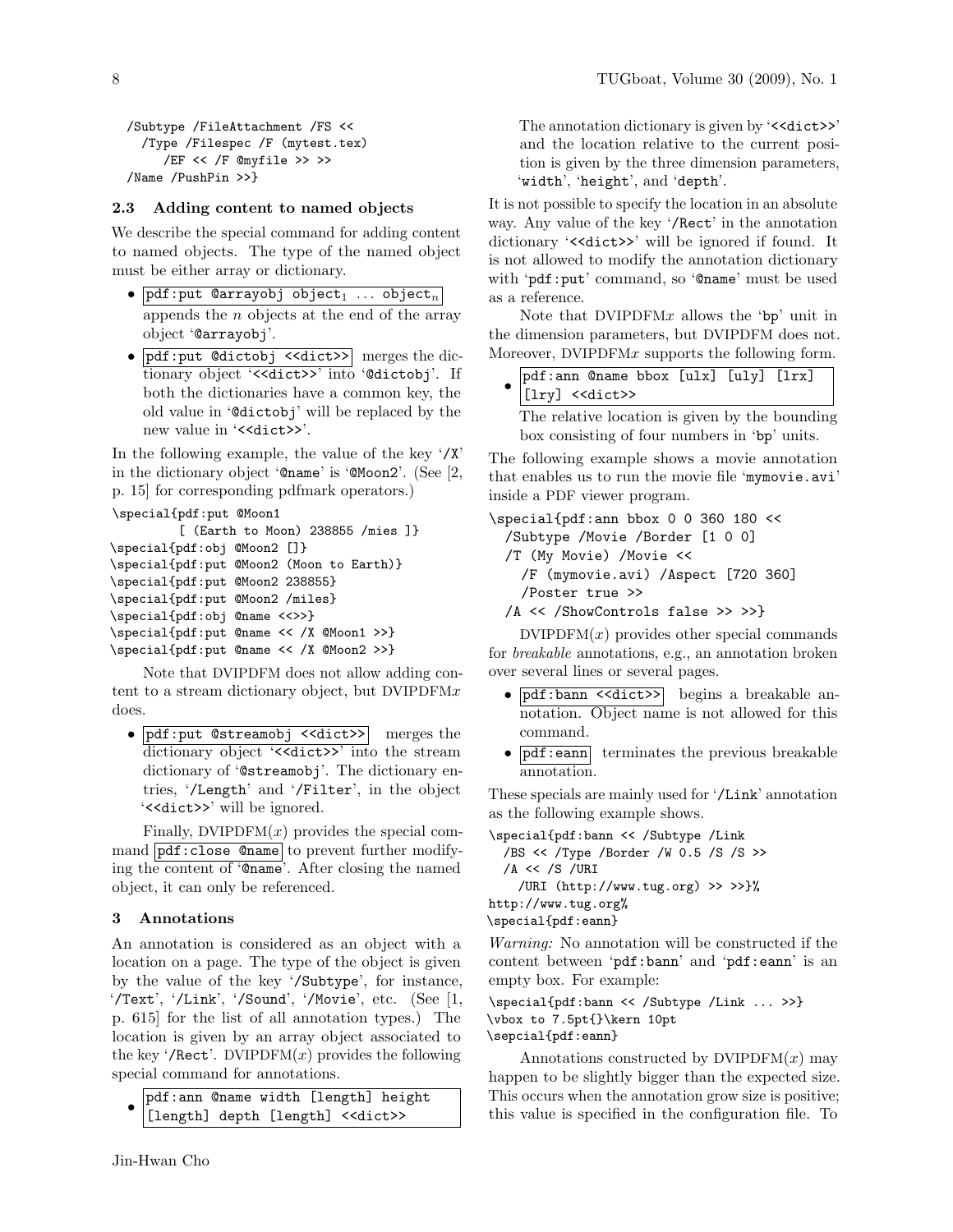avoid this effect, either modify the configuration file or give '-g 0' on the command line when running  $DVIPDFM(x)$ .

## 4 Outlines (or bookmarks)

The document outline consists of a tree-structured hierarchy of outline items (sometimes called bookmarks) for which  $DVIPDFM(x)$  provides the following special command.

•  $\nabla$  **pdf**: out *n*  $\langle \text{dist}\rangle$  adds an outline item to the document. The integer parameter  $n$  represents the level of the outline entry (beginning with 1), and '<<dict>>' represents the outline item dictionary [1, p. 585].

Note that all the outline items generated by DVIPDFM are closed.<sup>7</sup> The 'bookmarksopen=true' option of the hyperref package does not work if the PDF output is generated by DVIPDFM.

#### \usepackage[

## dvipdfm,bookmarks=true,bookmarksopen=true ]{hyperref}

DVIPDFMx provides two solutions for this problem. The first one is to specify the option  $\theta$ -0 n' when running DVIPDFMx. Up to level  $n$ , the outline entries will be open. The second, and complete, solution is to use this extended special command:

•  $pdf.out [-]$   $n \leq dist>>$  The symbol '[-]' indicates that the outline item will be closed. On the other hand, '[]' without the minus sign indicates that the outline item will be open.

The hyperref package provides a new option 'dvipdfmx-outline-open' that uses the extended command above. This option enables us to control the open level given by 'bookmarksopenlevel'.

```
\usepackage[%
 dvipdfmx,bookmarks=true,
 bookmarksopen=true,
 bookmarksopenlevel=1,
 dvipdfmx-outline-open
]{hyperref}
```
## 5 External objects (or XObjects)

DVIPDFM $(x)$  supports two types of *external objects*,<sup>8</sup> an image XObject and a form XObject.

|  | pdf:image @name width [length] height<br>[length] depth [length] (imagefile) |  |  |
|--|------------------------------------------------------------------------------|--|--|

<sup>7</sup> The sign of the value of the key '/Count' in the outline item dictionary determines whether the item is open or closed. [1, p. 586]

defines an image XObject the source of which comes from the file 'imagefile'. See [5, p. 216] for complete syntax provided by DVIPDFMx.

• pdf:bxobj @name width [length] height [length] depth [length]

begins the definition of a form XObject. As with the command ' $pdf:add'$ , DVIPDFMx allows bounding box 'bbox [ulx] [uly] [lrx] [lry]' for dimension parameters.

- $\nabla f:exobj$  ends the previous form XObject definition.
- pdf:uxobj @name displays the image XObject or the form XObject previously defined and associated with '@name'. DVIPDFMx allows dimension parameters (same as 'pdf:image') after '@name'.

Typical examples showing how to use image XObjects and form XObjects can be found in [4, pp. 15–16].



Figure 1: Two form XObjects with opacity 0.5; the right one is a group XObject.

 $DVIPDFMx$  extended the command 'pdf:eann' to support a group XObject.<sup>9</sup> Figure 1 shows the difference between a normal XObject and a group XObject.

• pdf:exobj <<dict>> merges the dictionary object '<<dict>>' into the type1 form dictionary [1, p. 358] of the previous form XObject and then close the XObject.

The following code draws the right image in Figure 1.

| \special{pdf:bxobj @group bbox 0 0 50 50} |
|-------------------------------------------|
| \special{pdf:code                         |
| 15 w 0 0 m 50 50 1 S 50 0 m 0 50 1 S}     |
| \special{pdf:exobj << /Group              |
| << /S /Transparency >> >>}                |
| \special{pdf:obj @extgstate               |
| << /CA0.5 <> /ca0.5 <> >>}                |
| \special{pdf:put @resources               |
| << /ExtGState @extgstate >>}              |
| \special{pdf:code /CAO.5 gs /caO.5 gs}    |
| \special{pdf:uxobj @group}                |
| $\mathbf{v}$                              |

We get the left image if  $\simeq$  is  $\geq$ used instead of the 4th and the 5th line.

<sup>8</sup> "A graphics object whose contents are defined by a selfcontained content stream, separate from the content stream in which it is used." [1, p. 332]

<sup>9</sup> "A special type of form XObject that can be used to group graphical elements together as a unit for various purposes." [1, p. 360]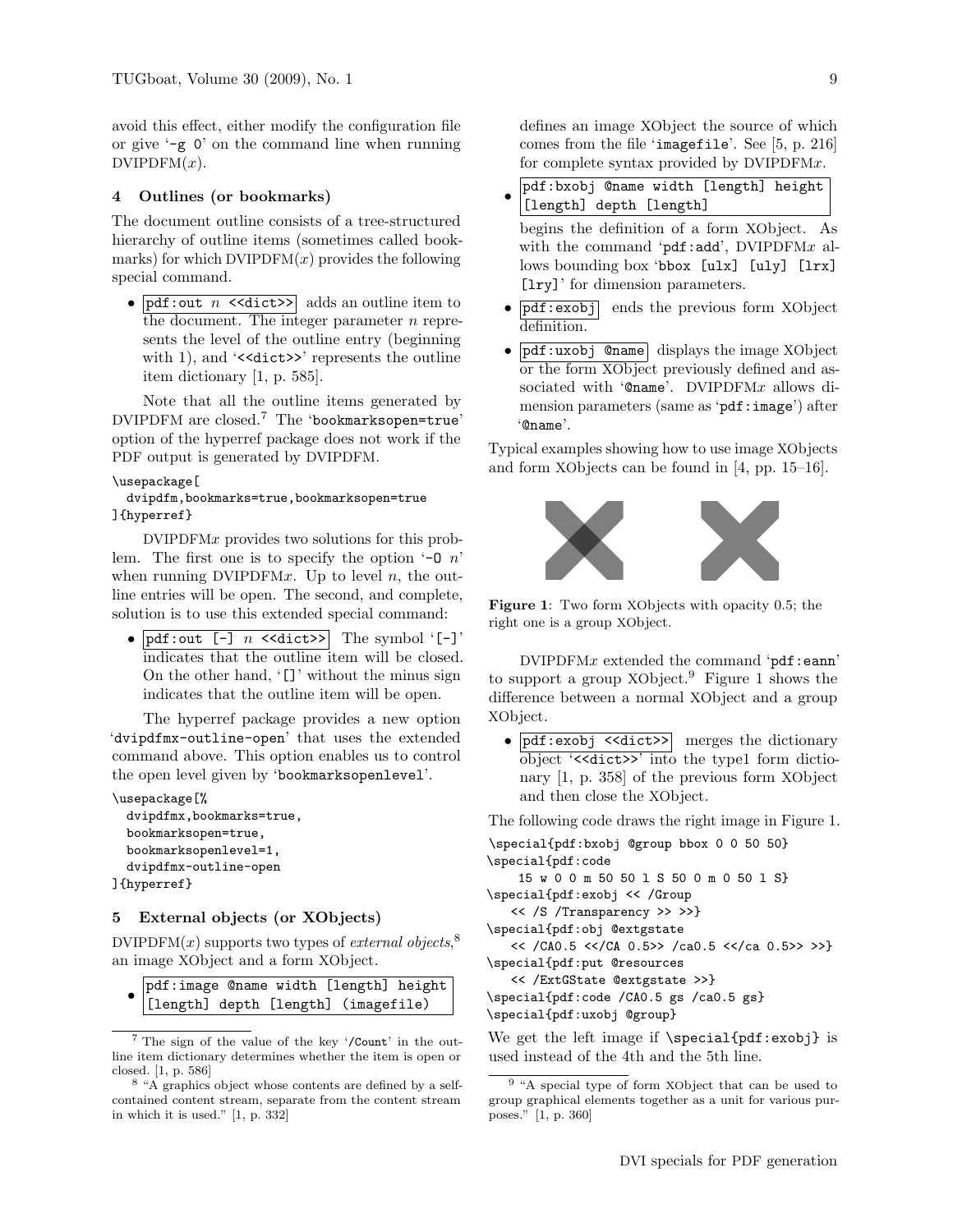## 6 Raw PDF Operators

This final section deals with writing raw PDF operators in the output. DVIPDFM provides a special command for this feature.

• pdf: content Operators adds the list of operators "Operators" to the current page at the current location. The operator 'q', saving the current graphics state, followed by a transformation matrix moving to the current location will be attached to the beginning of the list, and the operator 'Q' restoring the saved graphics state at the end of the list.

For instance, the special command

 $\simeq$   $\simeq$  10  $\simeq$  00  $\simeq$  50  $\simeq$  1 S

inserts the following list of operators in the output.

 $\ldots$  |q|| 1 0 0 1  $x$   $y$  cm| 10  $\texttt{w}$  0 0 m 50 50 1 S |Q|... We sometimes need to insert PDF operators without additional graphics state operators. The author of the PGF package devised a trick:

\special{pdf:content Q ... Operators ... q} The first operator 'Q' and the last operator 'q' nullify the effects of graphics state operators that are attached.

DVIPDFMx provides a new special command instead of the trick above.

•  $pdf:literal$  direct Operators<sup>10</sup> or simply pdf:code Operators plays the same role as 'pdf:content, but no graphics state operator and no transformation matrix will be added.



Figure 2: The location of '23' in the left image varies according to the location of 1 in the current page.

Consider the following code, labelled Listing 1. Which image in Figure 2 does this code generate?

```
\def\bpic{\special{pdf:content q}}
\def\epic{\special{pdf:content Q}}
\def\myop#1{\special{pdf:content Q #1 q}}
1\bpic2\myop{.5 G 10 w 0 0 m 100 100 l S}3\epic4
```
Listing 1: Which image in Figure 2 is the result of this code, produced by  $DVIPDFM(x)?$ 

The macro \bpic in Listing 1 nullifies the effect of the operator  $\mathbf{\hat{q}}'$  that will be attached after  $\mathbf{\hat{q}}'$ , and the macro \epic nullifies the effect of the list 'q 1 0 0 1 x y cm' that will be attached before  $\mathcal{Q}'$ .

Most people may choose the right-hand image in Figure 2 as the result of Listing 1, if they remember the fact that special commands are considered nothing by TEX. However, the answer is the lefthand image. The reason is that the transformation matrix in the macro \bpic still has an effect on the characters '2' and '3'. The effect will be nullified by the macro \epic.

To produce the right-hand image, DVIPDFM $x$ provides the following new special commands.

- $\bullet$  pdf:bcontent starts a block that works in the same way as 'pdf: content' except that all text between this command and 'pdf:econtent' will be placed in the right position.
- $\bullet$   $\boxed{\text{pdf:econtent}}$  ends the current block.

Moreover, 'pdf:bcontent' and 'pdf:econtent' can be nested.

Finally, we can get the right-hand image in Figure 2 as the result of Listing 2 following, produced by DVIPDFMx.

\def\bpic{\special{pdf:bcontent}} \def\epic{\special{pdf:econtent}} \def\myop#1{\special{pdf:code #1}} 1\bpic2\myop{.5 G 10 w 0 0 m 100 100 l S}3\epic4

Listing 2: The right-hand image in Figure 2 is the result of this example produced by DVIPDFMx.

#### References

- [1] Adobe Systems, Inc., *PDF Reference*, 6<sup>th</sup> edition (Version 1.7, November 2006). http://www.adobe.com/devnet/acrobat/ pdfs/pdf\_reference\_1-7.pdf.
- [2] Adobe Systems, Inc., pdfmark Reference (Version 8.0, November 2006). http: //www.adobe.com/devnet/acrobat/pdfs/ pdfmark\_reference.pdf.
- [3] Jin-Hwan Cho, DVIPDFMx, an extension of DVIPDFM, TUG 2003. Hawaii, United States. http://project.ktug.or.kr/dvipdfmx/doc/ tug2003.pdf.
- [4] Jin-Hwan Cho, Practical Use of Special Commands in DVIPDFMx, TUG 2005, International Typesetting Conference. Wuhan, China. http://project.ktug.or.kr/ dvipdfmx/doc/tug2005.pdf.
- [5] Jin-Hwan Cho, Hacking DVI files: Birth of DVIasm, The PracT<sub>F</sub>X Journal  $(2007)$ , no. 1, and TUGboat 28:2, 2007, 210–217. http://tug.org/TUGboat/Articles/tb28-2/ tb89cho.pdf.

 $^{10}$  The idea of  $\mathsf{'pdf}\text{:literal direct'}$  came from the primitive '\pdfliteral direct' of pdfTFX.